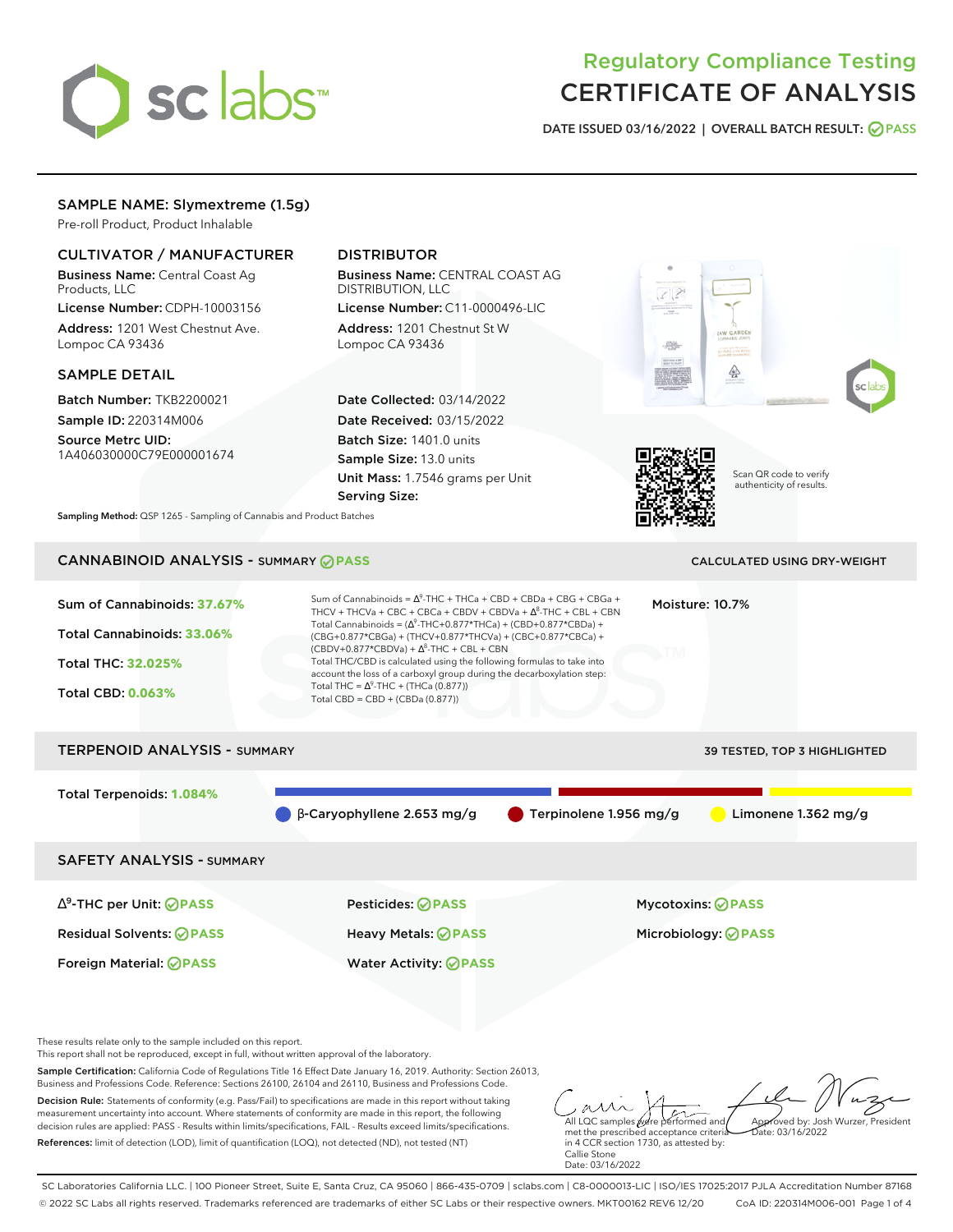



**SLYMEXTREME (1.5G) | DATE ISSUED 03/16/2022 | OVERALL BATCH RESULT: PASS**

## **CANNABINOID TEST RESULTS** - 03/15/2022 **PASS**

Tested by high-performance liquid chromatography with diode-array detection (HPLC-DAD). Calculated using Dry-Weight. **Method:** QSP 1157 - Analysis of Cannabinoids by HPLC-DAD

#### TOTAL CANNABINOIDS: **33.06%**

Total Cannabinoids (Total THC) + (Total CBD) + (Total CBG) + (Total THCV) + (Total CBC) +  $(Total CBDV) +  $\Delta^8$ -THC + CBL + CBN$ 

TOTAL THC: **32.025%** Total THC (Δ<sup>9</sup>-THC+0.877\*THCa)

TOTAL CBD: **0.063%** Total CBD (CBD+0.877\*CBDa)

TOTAL CBG: 0.65% Total CBG (CBG+0.877\*CBGa)

TOTAL THCV: 0.20% Total THCV (THCV+0.877\*THCVa)

TOTAL CBC: 0.118% Total CBC (CBC+0.877\*CBCa)

TOTAL CBDV: ND Total CBDV (CBDV+0.877\*CBDVa)

| <b>COMPOUND</b> | LOD/LOQ<br>(mg/g)          | <b>MEASUREMENT</b><br><b>UNCERTAINTY</b><br>(mg/g) | <b>RESULT</b><br>(mg/g) | <b>RESULT</b><br>(%) |
|-----------------|----------------------------|----------------------------------------------------|-------------------------|----------------------|
| <b>THCa</b>     | 0.05 / 0.14                | ±7.274                                             | 363.70                  | 36.370               |
| <b>CBGa</b>     | 0.1/0.2                    | $\pm 0.30$                                         | 7.4                     | 0.74                 |
| <b>THCVa</b>    | 0.07 / 0.20                | ±0.085                                             | 2.28                    | 0.228                |
| <b>CBCa</b>     | 0.07/0.28                  | ±0.051                                             | 1.34                    | 0.134                |
| $\wedge^9$ -THC | 0.06 / 0.26                | ±0.035                                             | 1.29                    | 0.129                |
| <b>CBDa</b>     | 0.02/0.19                  | ±0.016                                             | 0.72                    | 0.072                |
| $\wedge^8$ -THC | 0.1 / 0.4                  | N/A                                                | <b>ND</b>               | <b>ND</b>            |
| <b>THCV</b>     | 0.1/0.2                    | N/A                                                | <b>ND</b>               | <b>ND</b>            |
| <b>CBD</b>      | 0.07/0.29                  | N/A                                                | <b>ND</b>               | <b>ND</b>            |
| <b>CBDV</b>     | 0.04/0.15                  | N/A                                                | <b>ND</b>               | <b>ND</b>            |
| <b>CBDVa</b>    | 0.03/0.53                  | N/A                                                | <b>ND</b>               | <b>ND</b>            |
| <b>CBG</b>      | 0.06/0.19                  | N/A                                                | <b>ND</b>               | <b>ND</b>            |
| <b>CBL</b>      | 0.06 / 0.24                | N/A                                                | <b>ND</b>               | <b>ND</b>            |
| <b>CBN</b>      | 0.1/0.3                    | N/A                                                | <b>ND</b>               | <b>ND</b>            |
| <b>CBC</b>      | 0.2 / 0.5                  | N/A                                                | <b>ND</b>               | <b>ND</b>            |
|                 | <b>SUM OF CANNABINOIDS</b> |                                                    | 376.7 mg/g              | 37.67%               |

#### **UNIT MASS: 1.7546 grams per Unit**

| $\Delta^9$ -THC per Unit              | 1100 per-package limit | $2.26$ mg/unit | <b>PASS</b> |
|---------------------------------------|------------------------|----------------|-------------|
| <b>Total THC per Unit</b>             |                        | 561.91 mg/unit |             |
| <b>CBD per Unit</b>                   |                        | <b>ND</b>      |             |
| <b>Total CBD per Unit</b>             |                        | $1.11$ mg/unit |             |
| Sum of Cannabinoids<br>per Unit       |                        | 661.0 mg/unit  |             |
| <b>Total Cannabinoids</b><br>per Unit |                        | 580.0 mg/unit  |             |

#### **MOISTURE TEST RESULT**

**10.7%** Tested 03/15/2022 **Method:** QSP 1224 - Loss on Drying (Moisture)

# **TERPENOID TEST RESULTS** - 03/16/2022

Terpene analysis utilizing gas chromatography-flame ionization detection (GC-FID). **Method:** QSP 1192 - Analysis of Terpenoids by GC-FID

| <b>COMPOUND</b>          | LOD/LOQ<br>(mg/g) | <b>MEASUREMENT</b><br><b>UNCERTAINTY</b><br>(mg/g) | <b>RESULT</b><br>(mg/g)                         | <b>RESULT</b><br>$(\%)$ |
|--------------------------|-------------------|----------------------------------------------------|-------------------------------------------------|-------------------------|
| β-Caryophyllene          | 0.004 / 0.012     | ±0.0735                                            | 2.653                                           | 0.2653                  |
| Terpinolene              | 0.008 / 0.026     | ±0.0311                                            | 1.956                                           | 0.1956                  |
| Limonene                 | 0.005 / 0.016     | ±0.0151                                            | 1.362                                           | 0.1362                  |
| <b>Myrcene</b>           | 0.008 / 0.025     | ±0.0091                                            | 0.912                                           | 0.0912                  |
| $\alpha$ -Humulene       | 0.009 / 0.029     | ±0.0191                                            | 0.765                                           | 0.0765                  |
| Linalool                 | 0.009 / 0.032     | ±0.0173                                            | 0.586                                           | 0.0586                  |
| $\alpha$ -Bisabolol      | 0.008 / 0.026     | ±0.0242                                            | 0.584                                           | 0.0584                  |
| <b>Terpineol</b>         | 0.009 / 0.031     | ±0.0160                                            | 0.334                                           | 0.0334                  |
| Fenchol                  | 0.010 / 0.034     | ±0.0080                                            | 0.266                                           | 0.0266                  |
| β-Pinene                 | 0.004 / 0.014     | ±0.0018                                            | 0.199                                           | 0.0199                  |
| Nerolidol                | 0.006 / 0.019     | ±0.0075                                            | 0.153                                           | 0.0153                  |
| $trans-\beta$ -Farnesene | 0.008 / 0.025     | ±0.0036                                            | 0.130                                           | 0.0130                  |
| β-Ocimene                | 0.006 / 0.020     | ±0.0029                                            | 0.117                                           | 0.0117                  |
| Caryophyllene<br>Oxide   | 0.010 / 0.033     | ±0.0038                                            | 0.105                                           | 0.0105                  |
| $\alpha$ -Pinene         | 0.005 / 0.017     | ±0.0006                                            | 0.087                                           | 0.0087                  |
| Sabinene                 | 0.004 / 0.014     | ±0.0007                                            | 0.076                                           | 0.0076                  |
| Guaiol                   | 0.009 / 0.030     | ±0.0026                                            | 0.072                                           | 0.0072                  |
| <b>Borneol</b>           | 0.005 / 0.016     | ±0.0022                                            | 0.067                                           | 0.0067                  |
| $\gamma$ -Terpinene      | 0.006 / 0.018     | ±0.0008                                            | 0.056                                           | 0.0056                  |
| Valencene                | 0.009 / 0.030     | ±0.0030                                            | 0.056                                           | 0.0056                  |
| $\Delta^3$ -Carene       | $0.005$ / $0.018$ | ±0.0006                                            | 0.054                                           | 0.0054                  |
| $\alpha$ -Phellandrene   | 0.006 / 0.020     | ±0.0006                                            | 0.053                                           | 0.0053                  |
| $\alpha$ -Terpinene      | 0.005 / 0.017     | ±0.0006                                            | 0.050                                           | 0.0050                  |
| Geraniol                 | 0.002 / 0.007     | ±0.0017                                            | 0.050                                           | 0.0050                  |
| Citronellol              | 0.003 / 0.010     | ±0.0013                                            | 0.034                                           | 0.0034                  |
| Eucalyptol               | 0.006 / 0.018     | ±0.0005                                            | 0.024                                           | 0.0024                  |
| Sabinene Hydrate         | 0.006 / 0.022     | ±0.0007                                            | 0.023                                           | 0.0023                  |
| Nerol                    | 0.003 / 0.011     | ±0.0006                                            | 0.016                                           | 0.0016                  |
| Camphene                 | 0.005 / 0.015     | N/A                                                | <loq< th=""><th><loq< th=""></loq<></th></loq<> | <loq< th=""></loq<>     |
| p-Cymene                 | 0.005 / 0.016     | N/A                                                | $<$ l OO                                        | $\sim$ 0.0              |
| Fenchone                 | 0.009 / 0.028     | N/A                                                | <loq< th=""><th><loq< th=""></loq<></th></loq<> | <loq< th=""></loq<>     |
| Isopulegol               | 0.005 / 0.016     | N/A                                                | <b>ND</b>                                       | ND                      |
| Camphor                  | 0.006 / 0.019     | N/A                                                | ND                                              | ND                      |
| Isoborneol               | 0.004 / 0.012     | N/A                                                | ND                                              | ND                      |
| Menthol                  | 0.008 / 0.025     | N/A                                                | ND                                              | ND                      |
| Pulegone                 | 0.003 / 0.011     | N/A                                                | ND                                              | ND                      |
| <b>Geranyl Acetate</b>   | 0.004 / 0.014     | N/A                                                | <b>ND</b>                                       | ND                      |
| $\alpha$ -Cedrene        | 0.005 / 0.016     | N/A                                                | ND                                              | ND                      |
| Cedrol                   | 0.008 / 0.027     | N/A                                                | ND                                              | ND                      |
| <b>TOTAL TERPENOIDS</b>  |                   |                                                    | 10.840 mg/g                                     | 1.084%                  |

SC Laboratories California LLC. | 100 Pioneer Street, Suite E, Santa Cruz, CA 95060 | 866-435-0709 | sclabs.com | C8-0000013-LIC | ISO/IES 17025:2017 PJLA Accreditation Number 87168 © 2022 SC Labs all rights reserved. Trademarks referenced are trademarks of either SC Labs or their respective owners. MKT00162 REV6 12/20 CoA ID: 220314M006-001 Page 2 of 4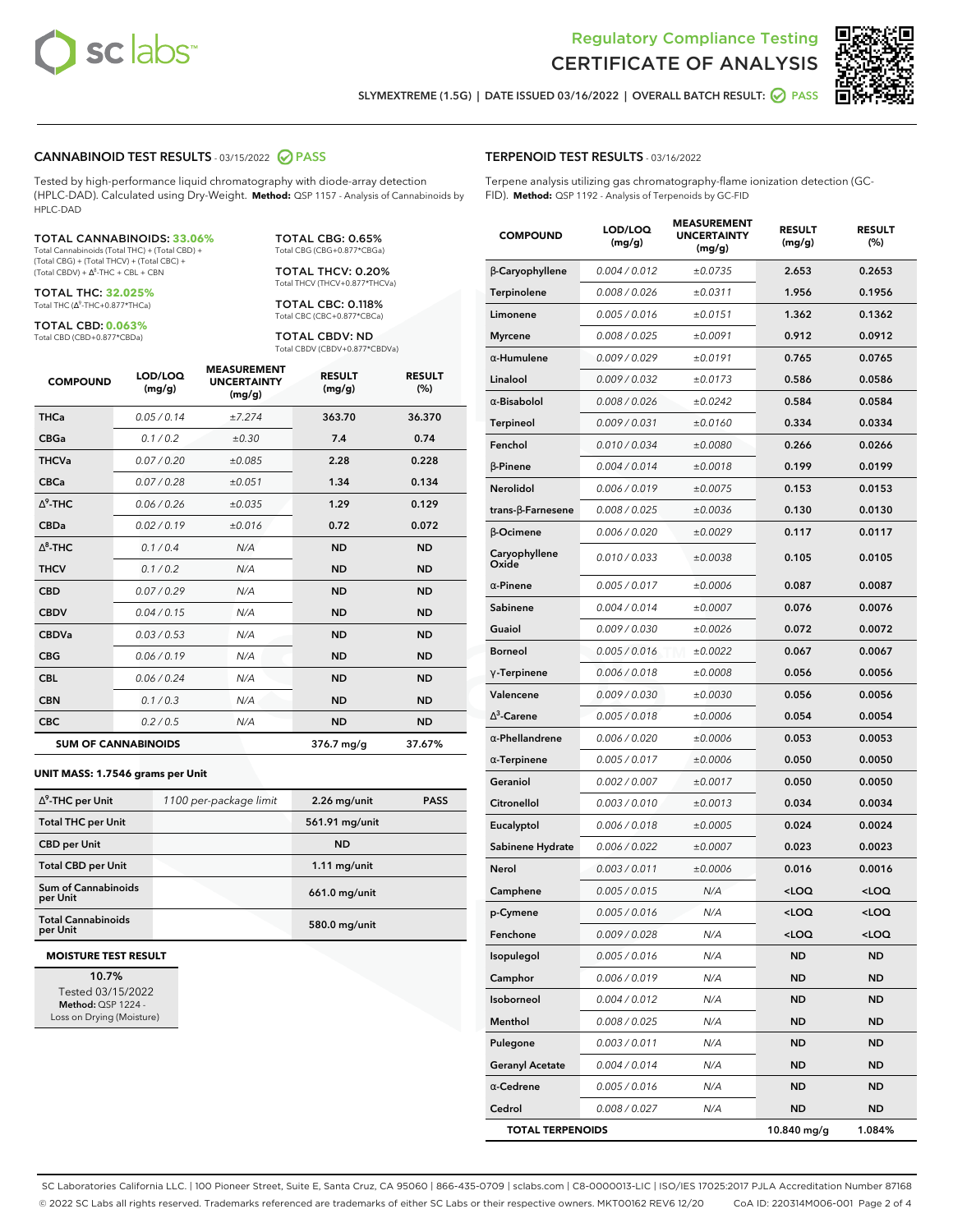



**SLYMEXTREME (1.5G) | DATE ISSUED 03/16/2022 | OVERALL BATCH RESULT: PASS**

# **CATEGORY 1 PESTICIDE TEST RESULTS** - 03/16/2022 **PASS**

Pesticide and plant growth regulator analysis utilizing high-performance liquid chromatography-mass spectrometry (HPLC-MS) or gas chromatography-mass spectrometry (GC-MS). \*GC-MS utilized where indicated. **Method:** QSP 1212 - Analysis of Pesticides and Mycotoxins by LC-MS or QSP 1213 - Analysis of Pesticides by GC-MS

| 0.03 / 0.08<br>Aldicarb<br>$\ge$ LOD<br>N/A<br><b>ND</b><br><b>PASS</b><br>Carbofuran<br>0.02 / 0.05<br>$>$ LOD<br>N/A<br><b>ND</b><br><b>PASS</b><br>Chlordane*<br>0.03 / 0.08<br>N/A<br><b>ND</b><br><b>PASS</b><br>$\ge$ LOD<br>0.03/0.10<br>N/A<br><b>ND</b><br><b>PASS</b><br>Chlorfenapyr*<br>$\geq$ LOD<br>0.02/0.06<br>N/A<br><b>ND</b><br><b>PASS</b><br>Chlorpyrifos<br>$\ge$ LOD<br>Coumaphos<br>0.02 / 0.07<br>$>$ LOD<br>N/A<br><b>ND</b><br><b>PASS</b><br>Daminozide<br>0.02 / 0.07<br>$>$ LOD<br>N/A<br><b>ND</b><br><b>PASS</b><br><b>Dichlorvos</b><br>0.03/0.09<br>N/A<br><b>ND</b><br><b>PASS</b><br>$>$ LOD<br>(DDVP)<br>0.03/0.08<br>N/A<br><b>ND</b><br><b>PASS</b><br>Dimethoate<br>$>$ LOD<br>0.03/0.10<br><b>ND</b><br><b>PASS</b><br>Ethoprophos<br>$>$ LOD<br>N/A<br>0.02 / 0.06<br><b>ND</b><br><b>PASS</b><br>Etofenprox<br>$\ge$ LOD<br>N/A<br>0.03 / 0.08<br>N/A<br><b>ND</b><br><b>PASS</b><br>Fenoxycarb<br>$\ge$ LOD<br>Fipronil<br>0.03 / 0.08<br>$\ge$ LOD<br>N/A<br><b>ND</b><br><b>PASS</b><br>Imazalil<br>0.02/0.06<br>$>$ LOD<br>N/A<br><b>ND</b><br><b>PASS</b><br>Methiocarb<br>0.02 / 0.07<br><b>PASS</b><br>$\ge$ LOD<br>N/A<br><b>ND</b><br>N/A<br><b>ND</b><br><b>PASS</b><br>Parathion-methyl<br>0.03/0.10<br>$\ge$ LOD<br>0.03/0.09<br>$\ge$ LOD<br>N/A<br><b>ND</b><br><b>PASS</b><br><b>Mevinphos</b><br>Paclobutrazol<br>0.02 / 0.05<br>$\ge$ LOD<br>N/A<br><b>ND</b><br><b>PASS</b><br>0.03/0.09<br>$\ge$ LOD<br>N/A<br><b>ND</b><br><b>PASS</b><br>Propoxur<br>0.03 / 0.08<br>N/A<br><b>ND</b><br><b>PASS</b><br>Spiroxamine<br>$>$ LOD<br><b>ND</b><br>Thiacloprid<br>0.03/0.10<br>$>$ LOD<br>N/A<br><b>PASS</b> | <b>COMPOUND</b> | LOD/LOQ<br>$(\mu g/g)$ | <b>ACTION</b><br><b>LIMIT</b><br>$(\mu g/g)$ | <b>MEASUREMENT</b><br><b>UNCERTAINTY</b><br>$(\mu g/g)$ | <b>RESULT</b><br>$(\mu g/g)$ | <b>RESULT</b> |
|-------------------------------------------------------------------------------------------------------------------------------------------------------------------------------------------------------------------------------------------------------------------------------------------------------------------------------------------------------------------------------------------------------------------------------------------------------------------------------------------------------------------------------------------------------------------------------------------------------------------------------------------------------------------------------------------------------------------------------------------------------------------------------------------------------------------------------------------------------------------------------------------------------------------------------------------------------------------------------------------------------------------------------------------------------------------------------------------------------------------------------------------------------------------------------------------------------------------------------------------------------------------------------------------------------------------------------------------------------------------------------------------------------------------------------------------------------------------------------------------------------------------------------------------------------------------------------------------------------------------------------------------------------------------------|-----------------|------------------------|----------------------------------------------|---------------------------------------------------------|------------------------------|---------------|
|                                                                                                                                                                                                                                                                                                                                                                                                                                                                                                                                                                                                                                                                                                                                                                                                                                                                                                                                                                                                                                                                                                                                                                                                                                                                                                                                                                                                                                                                                                                                                                                                                                                                         |                 |                        |                                              |                                                         |                              |               |
|                                                                                                                                                                                                                                                                                                                                                                                                                                                                                                                                                                                                                                                                                                                                                                                                                                                                                                                                                                                                                                                                                                                                                                                                                                                                                                                                                                                                                                                                                                                                                                                                                                                                         |                 |                        |                                              |                                                         |                              |               |
|                                                                                                                                                                                                                                                                                                                                                                                                                                                                                                                                                                                                                                                                                                                                                                                                                                                                                                                                                                                                                                                                                                                                                                                                                                                                                                                                                                                                                                                                                                                                                                                                                                                                         |                 |                        |                                              |                                                         |                              |               |
|                                                                                                                                                                                                                                                                                                                                                                                                                                                                                                                                                                                                                                                                                                                                                                                                                                                                                                                                                                                                                                                                                                                                                                                                                                                                                                                                                                                                                                                                                                                                                                                                                                                                         |                 |                        |                                              |                                                         |                              |               |
|                                                                                                                                                                                                                                                                                                                                                                                                                                                                                                                                                                                                                                                                                                                                                                                                                                                                                                                                                                                                                                                                                                                                                                                                                                                                                                                                                                                                                                                                                                                                                                                                                                                                         |                 |                        |                                              |                                                         |                              |               |
|                                                                                                                                                                                                                                                                                                                                                                                                                                                                                                                                                                                                                                                                                                                                                                                                                                                                                                                                                                                                                                                                                                                                                                                                                                                                                                                                                                                                                                                                                                                                                                                                                                                                         |                 |                        |                                              |                                                         |                              |               |
|                                                                                                                                                                                                                                                                                                                                                                                                                                                                                                                                                                                                                                                                                                                                                                                                                                                                                                                                                                                                                                                                                                                                                                                                                                                                                                                                                                                                                                                                                                                                                                                                                                                                         |                 |                        |                                              |                                                         |                              |               |
|                                                                                                                                                                                                                                                                                                                                                                                                                                                                                                                                                                                                                                                                                                                                                                                                                                                                                                                                                                                                                                                                                                                                                                                                                                                                                                                                                                                                                                                                                                                                                                                                                                                                         |                 |                        |                                              |                                                         |                              |               |
|                                                                                                                                                                                                                                                                                                                                                                                                                                                                                                                                                                                                                                                                                                                                                                                                                                                                                                                                                                                                                                                                                                                                                                                                                                                                                                                                                                                                                                                                                                                                                                                                                                                                         |                 |                        |                                              |                                                         |                              |               |
|                                                                                                                                                                                                                                                                                                                                                                                                                                                                                                                                                                                                                                                                                                                                                                                                                                                                                                                                                                                                                                                                                                                                                                                                                                                                                                                                                                                                                                                                                                                                                                                                                                                                         |                 |                        |                                              |                                                         |                              |               |
|                                                                                                                                                                                                                                                                                                                                                                                                                                                                                                                                                                                                                                                                                                                                                                                                                                                                                                                                                                                                                                                                                                                                                                                                                                                                                                                                                                                                                                                                                                                                                                                                                                                                         |                 |                        |                                              |                                                         |                              |               |
|                                                                                                                                                                                                                                                                                                                                                                                                                                                                                                                                                                                                                                                                                                                                                                                                                                                                                                                                                                                                                                                                                                                                                                                                                                                                                                                                                                                                                                                                                                                                                                                                                                                                         |                 |                        |                                              |                                                         |                              |               |
|                                                                                                                                                                                                                                                                                                                                                                                                                                                                                                                                                                                                                                                                                                                                                                                                                                                                                                                                                                                                                                                                                                                                                                                                                                                                                                                                                                                                                                                                                                                                                                                                                                                                         |                 |                        |                                              |                                                         |                              |               |
|                                                                                                                                                                                                                                                                                                                                                                                                                                                                                                                                                                                                                                                                                                                                                                                                                                                                                                                                                                                                                                                                                                                                                                                                                                                                                                                                                                                                                                                                                                                                                                                                                                                                         |                 |                        |                                              |                                                         |                              |               |
|                                                                                                                                                                                                                                                                                                                                                                                                                                                                                                                                                                                                                                                                                                                                                                                                                                                                                                                                                                                                                                                                                                                                                                                                                                                                                                                                                                                                                                                                                                                                                                                                                                                                         |                 |                        |                                              |                                                         |                              |               |
|                                                                                                                                                                                                                                                                                                                                                                                                                                                                                                                                                                                                                                                                                                                                                                                                                                                                                                                                                                                                                                                                                                                                                                                                                                                                                                                                                                                                                                                                                                                                                                                                                                                                         |                 |                        |                                              |                                                         |                              |               |
|                                                                                                                                                                                                                                                                                                                                                                                                                                                                                                                                                                                                                                                                                                                                                                                                                                                                                                                                                                                                                                                                                                                                                                                                                                                                                                                                                                                                                                                                                                                                                                                                                                                                         |                 |                        |                                              |                                                         |                              |               |
|                                                                                                                                                                                                                                                                                                                                                                                                                                                                                                                                                                                                                                                                                                                                                                                                                                                                                                                                                                                                                                                                                                                                                                                                                                                                                                                                                                                                                                                                                                                                                                                                                                                                         |                 |                        |                                              |                                                         |                              |               |
|                                                                                                                                                                                                                                                                                                                                                                                                                                                                                                                                                                                                                                                                                                                                                                                                                                                                                                                                                                                                                                                                                                                                                                                                                                                                                                                                                                                                                                                                                                                                                                                                                                                                         |                 |                        |                                              |                                                         |                              |               |
|                                                                                                                                                                                                                                                                                                                                                                                                                                                                                                                                                                                                                                                                                                                                                                                                                                                                                                                                                                                                                                                                                                                                                                                                                                                                                                                                                                                                                                                                                                                                                                                                                                                                         |                 |                        |                                              |                                                         |                              |               |
|                                                                                                                                                                                                                                                                                                                                                                                                                                                                                                                                                                                                                                                                                                                                                                                                                                                                                                                                                                                                                                                                                                                                                                                                                                                                                                                                                                                                                                                                                                                                                                                                                                                                         |                 |                        |                                              |                                                         |                              |               |

# **CATEGORY 2 PESTICIDE TEST RESULTS** - 03/16/2022 **PASS**

| <b>COMPOUND</b>          | LOD/LOQ<br>$(\mu g/g)$ | <b>ACTION</b><br><b>LIMIT</b><br>$(\mu g/g)$ | <b>MEASUREMENT</b><br><b>UNCERTAINTY</b><br>$(\mu g/g)$ | <b>RESULT</b><br>$(\mu g/g)$ | <b>RESULT</b> |  |
|--------------------------|------------------------|----------------------------------------------|---------------------------------------------------------|------------------------------|---------------|--|
| Abamectin                | 0.03/0.10              | 0.1                                          | N/A                                                     | <b>ND</b>                    | <b>PASS</b>   |  |
| Acephate                 | 0.02/0.07              | 0.1                                          | N/A                                                     | <b>ND</b>                    | <b>PASS</b>   |  |
| Acequinocyl              | 0.02/0.07              | 0.1                                          | N/A                                                     | <b>ND</b>                    | <b>PASS</b>   |  |
| Acetamiprid              | 0.02/0.05              | 0.1                                          | N/A                                                     | <b>ND</b>                    | <b>PASS</b>   |  |
| Azoxystrobin             | 0.02/0.07              | 0.1                                          | N/A                                                     | <b>ND</b>                    | <b>PASS</b>   |  |
| <b>Bifenazate</b>        | 0.01/0.04              | 0.1                                          | N/A                                                     | <b>ND</b>                    | <b>PASS</b>   |  |
| <b>Bifenthrin</b>        | 0.02 / 0.05            | 3                                            | N/A                                                     | <b>ND</b>                    | <b>PASS</b>   |  |
| <b>Boscalid</b>          | 0.03/0.09              | 0.1                                          | N/A                                                     | <b>ND</b>                    | <b>PASS</b>   |  |
| Captan                   | 0.19/0.57              | 0.7                                          | N/A                                                     | <b>ND</b>                    | <b>PASS</b>   |  |
| Carbaryl                 | 0.02/0.06              | 0.5                                          | N/A                                                     | <b>ND</b>                    | <b>PASS</b>   |  |
| Chlorantranilip-<br>role | 0.04/0.12              | 10                                           | N/A                                                     | <b>ND</b>                    | <b>PASS</b>   |  |
| Clofentezine             | 0.03/0.09              | 0.1                                          | N/A                                                     | <b>ND</b>                    | <b>PASS</b>   |  |

# **CATEGORY 2 PESTICIDE TEST RESULTS** - 03/16/2022 continued

| <b>COMPOUND</b>               | LOD/LOQ<br>(µg/g) | <b>ACTION</b><br><b>LIMIT</b><br>(µg/g) | <b>MEASUREMENT</b><br><b>UNCERTAINTY</b><br>(µg/g) | <b>RESULT</b><br>(µg/g) | <b>RESULT</b> |
|-------------------------------|-------------------|-----------------------------------------|----------------------------------------------------|-------------------------|---------------|
| Cyfluthrin                    | 0.12 / 0.38       | $\overline{c}$                          | N/A                                                | <b>ND</b>               | <b>PASS</b>   |
| Cypermethrin                  | 0.11 / 0.32       | 1                                       | N/A                                                | <b>ND</b>               | <b>PASS</b>   |
| <b>Diazinon</b>               | 0.02 / 0.05       | 0.1                                     | N/A                                                | <b>ND</b>               | <b>PASS</b>   |
| Dimethomorph                  | 0.03 / 0.09       | $\overline{2}$                          | N/A                                                | <b>ND</b>               | <b>PASS</b>   |
| Etoxazole                     | 0.02 / 0.06       | 0.1                                     | N/A                                                | <b>ND</b>               | <b>PASS</b>   |
| Fenhexamid                    | 0.03 / 0.09       | 0.1                                     | N/A                                                | <b>ND</b>               | <b>PASS</b>   |
| Fenpyroximate                 | 0.02 / 0.06       | 0.1                                     | N/A                                                | <b>ND</b>               | <b>PASS</b>   |
| Flonicamid                    | 0.03 / 0.10       | 0.1                                     | N/A                                                | <b>ND</b>               | <b>PASS</b>   |
| Fludioxonil                   | 0.03 / 0.10       | 0.1                                     | N/A                                                | <b>ND</b>               | <b>PASS</b>   |
| Hexythiazox                   | 0.02 / 0.07       | 0.1                                     | N/A                                                | <b>ND</b>               | <b>PASS</b>   |
| Imidacloprid                  | 0.04 / 0.11       | 5                                       | N/A                                                | <b>ND</b>               | <b>PASS</b>   |
| Kresoxim-methyl               | 0.02 / 0.07       | 0.1                                     | N/A                                                | <b>ND</b>               | <b>PASS</b>   |
| Malathion                     | 0.03 / 0.09       | 0.5                                     | N/A                                                | <b>ND</b>               | <b>PASS</b>   |
| Metalaxyl                     | 0.02 / 0.07       | $\overline{c}$                          | N/A                                                | <b>ND</b>               | <b>PASS</b>   |
| Methomyl                      | 0.03 / 0.10       | 1                                       | N/A                                                | <b>ND</b>               | <b>PASS</b>   |
| Myclobutanil                  | 0.03 / 0.09       | 0.1                                     | N/A                                                | <b>ND</b>               | <b>PASS</b>   |
| Naled                         | 0.02 / 0.07       | 0.1                                     | N/A                                                | <b>ND</b>               | <b>PASS</b>   |
| Oxamyl                        | 0.04 / 0.11       | 0.5                                     | N/A                                                | ND                      | <b>PASS</b>   |
| Pentachloronitro-<br>benzene* | 0.03 / 0.09       | 0.1                                     | N/A                                                | <b>ND</b>               | <b>PASS</b>   |
| Permethrin                    | 0.04/0.12         | 0.5                                     | N/A                                                | <b>ND</b>               | <b>PASS</b>   |
| Phosmet                       | 0.03 / 0.10       | 0.1                                     | N/A                                                | <b>ND</b>               | <b>PASS</b>   |
| Piperonyl<br><b>Butoxide</b>  | 0.02 / 0.07       | 3                                       | N/A                                                | <b>ND</b>               | <b>PASS</b>   |
| Prallethrin                   | 0.03 / 0.08       | 0.1                                     | N/A                                                | <b>ND</b>               | <b>PASS</b>   |
| Propiconazole                 | 0.02 / 0.07       | 0.1                                     | N/A                                                | <b>ND</b>               | <b>PASS</b>   |
| Pyrethrins                    | 0.04 / 0.12       | 0.5                                     | N/A                                                | <b>ND</b>               | <b>PASS</b>   |
| Pyridaben                     | 0.02 / 0.07       | 0.1                                     | N/A                                                | <b>ND</b>               | <b>PASS</b>   |
| Spinetoram                    | 0.02 / 0.07       | 0.1                                     | N/A                                                | <b>ND</b>               | <b>PASS</b>   |
| Spinosad                      | 0.02 / 0.07       | 0.1                                     | N/A                                                | <b>ND</b>               | <b>PASS</b>   |
| Spiromesifen                  | 0.02 / 0.05       | 0.1                                     | N/A                                                | <b>ND</b>               | <b>PASS</b>   |
| Spirotetramat                 | 0.02 / 0.06       | 0.1                                     | N/A                                                | <b>ND</b>               | <b>PASS</b>   |
| Tebuconazole                  | 0.02 / 0.07       | 0.1                                     | N/A                                                | <b>ND</b>               | <b>PASS</b>   |
| Thiamethoxam                  | 0.03 / 0.10       | 5                                       | N/A                                                | <b>ND</b>               | <b>PASS</b>   |
| Trifloxystrobin               | 0.03 / 0.08       | 0.1                                     | N/A                                                | <b>ND</b>               | <b>PASS</b>   |

SC Laboratories California LLC. | 100 Pioneer Street, Suite E, Santa Cruz, CA 95060 | 866-435-0709 | sclabs.com | C8-0000013-LIC | ISO/IES 17025:2017 PJLA Accreditation Number 87168 © 2022 SC Labs all rights reserved. Trademarks referenced are trademarks of either SC Labs or their respective owners. MKT00162 REV6 12/20 CoA ID: 220314M006-001 Page 3 of 4